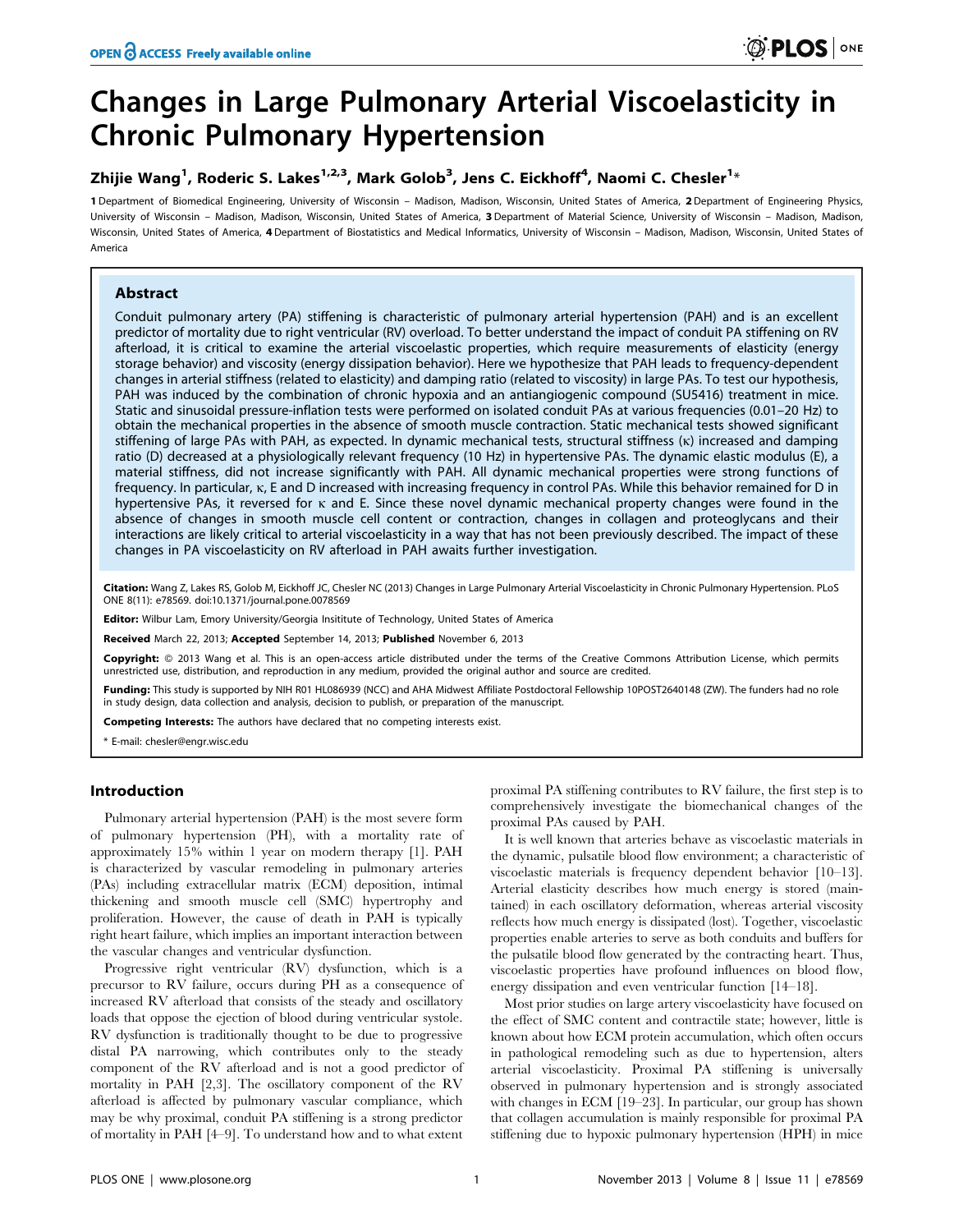and that PA viscoelasticity is altered even when SMC content and contractile state are unchanged [24,25]. These results suggest that SMCs are not the only source of viscoelastic properties in arteries and that ECM proteins such as collagen may play an important role.

Here we sought to comprehensively investigate the proximal PA viscoelastic property changes caused by PAH and the likely biological factors responsible. We previously demonstrated that large PA viscoelastic properties, measured at a single, low testing frequency (0.01 Hz), are altered by chronic hypoxia<sup>19</sup>, which is a common way of creating mild PAH experimentally, especially in rodents[26,27]. However, an important knowledge gap is how the viscoelastic behavior in a wide range of frequencies is altered in large PAs (especially frequencies in a physiological range), by a degree of PAH that is more clinically relevant (i.e., severe PAH). We hypothesized that severe PAH leads to frequency-dependent changes in arterial stiffness and damping capacity in conduit PAs, and that these properties are correlated with ECM accumulation. To test our hypotheses, we used a new murine model of severe PAH [28] and performed in vitro mechanical tests on the extralobar PAs from hypertensive and control mice to obtain the viscoelastic behavior at various testing frequencies. Biological changes in these PAs were then examined to identify factors responsible for the viscoelastic changes.

# Methods

All procedures were approved by the University of Wisconsin– Madison Institutional Animal Care and Use Committee. Twelve 10–12 week old, male C57BL/6 mice obtained from Jackson Laboratory (Bar Harbor, ME) were randomized to normoxia exposure  $(N = 6)$  as controls or 21 days of hypoxia with single weekly SUGEN treatment (SU5416; Sigma-Aldrich Corp., intraperitoneal injection) at the dose of 20 mg/kg[28] ( $N = 6$ ) to induce severe PAH (21d HySu group). SUGEN, the vascular endothelial growth factor (VEGF) receptor blocker, was suspended in CMC (0.5% [w/v] carboxymethyl cellulose sodium, 0.9% [w/ v] sodium chloride, 0.4% [v/v] polysorbate 80, 0.9% [v/v] benzyl alcohol in deionized water). During hypoxia, animals were maintained in a normobaric hypoxic chamber at a controlled  $O_2$  concentration of 10% with 4 L min<sup>-1</sup> air flow to maintain the carbon dioxide level at  $< 600$  ppm[24]. The chambers were opened for less than 30 minutes at a time weekly for regular animal care or SU5416 injections. Control mice were housed in normal room air. We did not include the control group with SUGEN treatment alone because previous studies using this rodent HySu model have shown minimal effects of SUGEN on severe PAH progression[28,29].

#### Static and dynamic mechanical tests

At the end of the exposure period, mice were euthanized with an overdose of 50 mg/ml pentobarbital by intraperitoneal injection. Then a midline sternotomy was performed, and the heart and lungs were removed. Extralobar PAs were excised from the pulmonary trunk to the first branches under microscopy. Left PAs were mounted to aligned cannulas in a vessel chamber (Living System Instrumentation (LSI), Burlington, VT) with a no-flow setup in which the vessel was pressurized by symmetric inflow to each cannula for static and dynamic mechanical testing. Two pressure transducers were placed a short distance away from each cannula to obtain pressures at both ends of the vessel. We confirmed the negligible phase difference between the pressures measured at each cannula, which indicates that there was minimal viscoelastic effect of the fluid system on the results obtained. After

the mechanical tests, left PAs were fixed in 10% formalin for histology analysis (within 8 h of euthanasia).

In the testing system, PAs were stretched axially 140%, at the approximate in vivo stretch ratio, to prevent buckling at higher pressures and tested at this fixed length as done in prior studies [20,24,30]. Because SMC tone is generally minimal in proximal PAs, even with HPH [31], and because we were interested in ECM-regulated viscoelastic behavior, mechanical testing was performed in the absence of SMC tone (i.e., in a passive state) by using calcium- and magnesium-free PBS for both perfusate and superfusate. The perfusate was supplied via a steady flow pump (LSI; Burlington, VT) and an oscillatory flow pump (EnduraTec TestBench; Bose Corporation; Eden Prairie, MN) to achieve static pressurization or cyclic sinusoidal pressurization from 10 to 50 mmHg at frequencies of 0.01, 0.1, 1, 3, 5, 7, 10, 15 and 20 Hz. Superfusate was continuously circulated and maintained at  $37^{\circ}$ C. Between the dynamic and static mechanical tests, the vessels were allowed 30 minutes to equilibrate, then preconditioned at 0.014 Hz for 10 cycles before data recording as done previously [20].

In order to quantify viscoelasticity at physiologically relevant frequencies, we replaced the pressure transducers and amplifiers used in our previous isolated vessel test system (PT-F and PM-4, LSI) with ones with higher frequency response but similar precision. We then characterized the frequency response of gain and phase delay of these pressure transducers (APT300, Harvard Apparatus) and amplifiers (HSE TAM-A, Harvard Apparatus). The systemic error at the frequency of 20 Hz was 1% in phase delay and 0% in gain. In addition, to examine whether our testing system would induce resonance at the testing frequencies which would interfere with the viscoelasticity measurement, we tested lab-made silicone discs in a separate viscoelastic testing system [32,33] and lab-made silicone tubes in our vessel testing system. The material used for the discs and the tubes were identical and the forming techniques were similar. Also, the silicone tubes had similar OD and wall thickness as the mouse arteries. As measured in the disc experiments, the silicone material resonance frequency varied from  $\sim$ 400 to  $\sim$ 900 Hz. The damping capacity measured from disc and tube experiments was constant within the narrower testing frequency range of the tube experiments (up to 20 Hz) and was consistent between the two types of experiments (data not shown). These results provide additional validation of the modified test system for the frequency range of testing performed here.

Pressure-diameter data were recorded simultaneously (IonWizard software Version 6.0, IonOptix, Milton, MA) using in-line pressure transducers at the acquisition frequency of 1 Hz (for static testing and dynamic testing at the frequency of 0.01 Hz) or 250 Hz (for dynamic tests at all other testing frequencies) and a CCD camera (IonOptix, Milton, MA) connected to an inverted microscope (Olympus, Center Valley, PA) to measure OD at  $4 \times$ magnification with the acquisition frequency of 1.2 Hz (for static testing and dynamic testing at the frequency of 0.01 Hz) or 240 Hz (for dynamic tests at all other testing frequencies). During the static test, pressure stair steps of 5, 10, 15, 20, 25, 30, 35, 40, 45 and 50 mmHg were applied for 30 seconds each and pressurediameter data were recorded as done in the dynamic test. Finally, vessel plastic deformation was checked by OD at a final 5 mmHg step and no significant change in OD after the mechanical tests was observed.

#### Analysis of vessel mechanical properties

The viscoelastic and static mechanical properties of PAs were obtained from pressure-stretch as well as stress-strain relationships. Stretch  $(\lambda)$  was calculated as the ratio of pressure-dependent OD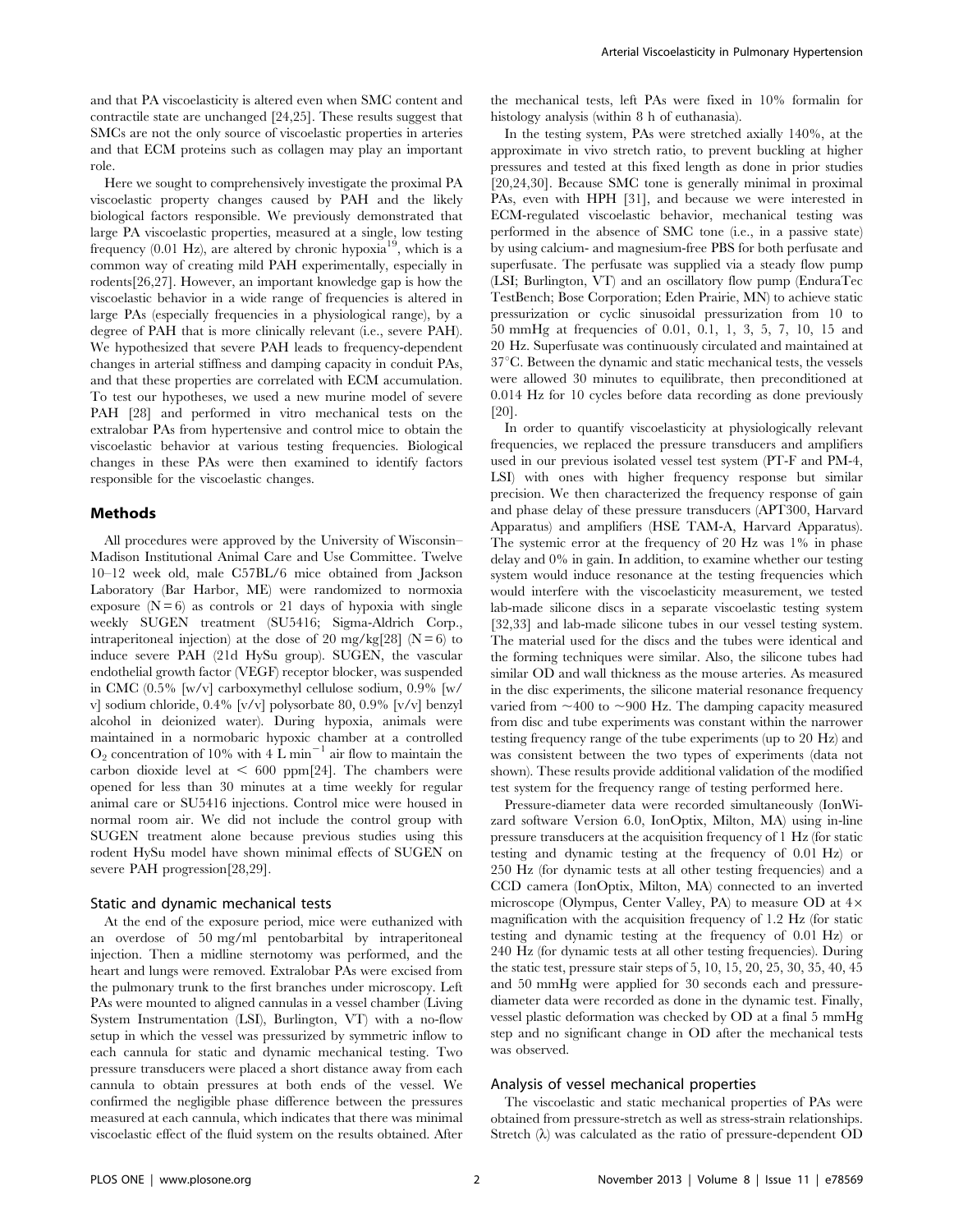to OD at the baseline pressure of approximately  $0 \text{ mmHg}$  (OD<sub>0</sub>) for dynamic and static mechanical tests. The arteries were assumed to be homogeneous and incompressible. Assuming conservation of mass and no axial extension, the wall thickness (h) as a function of OD at a given pressure was calculated as:

$$
h = \frac{1}{2} \left( OD - \sqrt{OD^2 - OD_{50}^2 + (OD_{50} - 2h_{50})^2} \right)
$$

where  $OD_{50}$  and  $h_{50}$  are the OD and h measured optically at 50 mmHg with the same inverted microscope and CCD camera described above. Then, we calculated the Piola-Kirchhoff circumferential stress (S)[34] by

$$
S = \frac{\Delta P \times ID}{2h \times \lambda^2}
$$

where P is the transmural pressure and ID is the inner diameter. Green circumferential strain  $(\varepsilon)$  was calculated as

$$
\varepsilon = \frac{1}{2}(\lambda^2 - 1)
$$

Then we calculated the elastic modulus (E) as the slope of the entire stress-strain (S-e) curve for the static tests or the slope of the line best fit to the loading S-e curve for the dynamic tests. For the static tests, the strain at which the S-e curve transitioned to a steeper slope (i.e., the transition strain) was calculated as described previously[25].

From the dynamic tests, the dynamic structural stiffness  $(\kappa)$  was defined by the slope of the line best-fit to the loading cycle of pressure-stretch hysteresis loop during the 10–50 mmHg cyclic sinusoidal pressurization.

Note that static E, dynamic E and dynamic kare single, linearized metrics of nonlinear, viscoelastic behavior. Therefore, differences in stiffness and elastic modulus that are apparent as a function of strain and loading vs. unloading (in the dynamic tests) are not captured. For a more comprehensive assessment, full stress-strain curves and hysteresis loops are required.

Next, a viscous property of the PA, which describes the ratio of energy loss to total energy in the artery wall over a pressurization cycle, was obtained as follows: the stored energy  $(W<sub>S</sub>)$  and dissipated energy  $(W_D)$  were calculated as area of the triangle defined by the maximum and minimum stretch in the hysteresis loop and the area within the hysteresis loop, respectively. Then, damping capacity (D) was calculated as  $W_D/(W_D + W_S)$ . These methods have been described previously[25]. Damping capacity was also calculated from the dynamic S-e hysteresis loops in the same way.

#### Histology and Immunohistochemistry

After mechanical tests, left PAs were saved for histology by fixation at zero transmural pressure in 10% formalin and preservation in 70% ethanol. The vessels were then embedded in agar gel, sectioned, and stained with hematoxylin and eosin (H&E) to measure overall morphology and geometry, with Verhoff Van Geisen (VVG) to identify elastin and with picro-sirius red to identify collagen. Furthermore, the sections were stained with alcian blue to identify all proteoglycans. Sections were imaged on an inverted microscope (TE-2000; Nikon, Melville, NY) and captured using a Spot camera and software for image capture and analysis (Meta Vue; Optical Analysis Systems, Nashua, NH). To avoid the artifact induced by fixation or sectioning, only 'intact' regions (e.g., minimal gaps between arterial layers) were chosen for the histology quantification of each artery. To quantify the collagen or proteoglycans in the PAs, the area positive for collagen or proteoglycans (i.e.,red or blue color) was identified by color thresholding in the fields of view by a single observer blinded to the experimental condition. Total collagen or proteoglycans were then measured as the product of area fraction and total wall thickness of the PAs as done previously [20].

To measure the cell proliferation and apoptosis in large PAs with severe PAH, we performed immunohistochemistry using rabbit polyclonal to PCNA (Abcam, ab2426) and Caspase 3 (Abcam, ab52294) antibodies, respectively. The secondary antibody used was goat polyclonal antibody to rabbit IgG (Abcam, ab6012). All slides were counterstained with hematoxylin. To quantify the proliferation and apoptosis rates, the numbers of positively stained cells and all cells in an arbitrarily selected area were counted using ImageJ (NIH) by a single observer blinded to the experimental condition. Then the percentage of positively stained cells was calculated.

#### Hemodynamic measurements

In a separate group of animals subject to the same experimental treatments (control and 21d HySu), mice were anesthetized with urethane and open chest surgery was performed. Next, in vivo RV pressure was measured by right heart catheterization using a 1.2 F admittance pressure-volume catheter (Scisense, Ithaca, NY). The RV pressure was continuously recorded at 1,000 Hz on commercially available software (Notocord Systems, Croissy Sur Seine, France). The detailed method has been described previously[35]. At the end of experiments, mice were euthanized by cervical dislocation. The weights of RV free wall, LV and septum were measured and Fulton Index was then calculated as RV/(LV+S) to measure RV hypertrophy.

### **Statistics**

All results are presented as mean  $\pm$  SE. Analysis of variance with repeated measurements and a compound symmetry structure was used to compare all outcome parameters between the 21d HySu group and the control group. The rationale for conducting the analysis based on the compound symmetry assumption was the small sample size (5–6 mice per group), which prevented us from utilizing a more flexible correlation structure in the linear mixed effects model analysis. All P-values were two-sided and  $P<0.05$ was used to define statistically significance.

### Results

#### Development of severe pulmonary arterial hypertension

The HySu mouse model of severe PAH is recently established[28] and we employed this model to study the vascular changes that occur with severe PAH. To confirm the development of severe PAH, we measured the right ventricular systolic pressure (RVSP) by right heart catheterization and right ventricular hypertrophy by the Fulton Index. As shown in Fig 1, we observed a significant increase in RVSP and development of RV hypertrophy in the 21d HySu group ( $p$ <0.05). While the degree of hypertension is not as high as previously measured using a closed chest technique  $(\geq\!45$  mmHg) [28], we can categorize it as severe based on the Fulton index  $(>0.35)$  [28]. Moreover, the RVSP in the 21d HySu group was significantly higher than the peak systolic PA pressure of mice exposed to hypoxia alone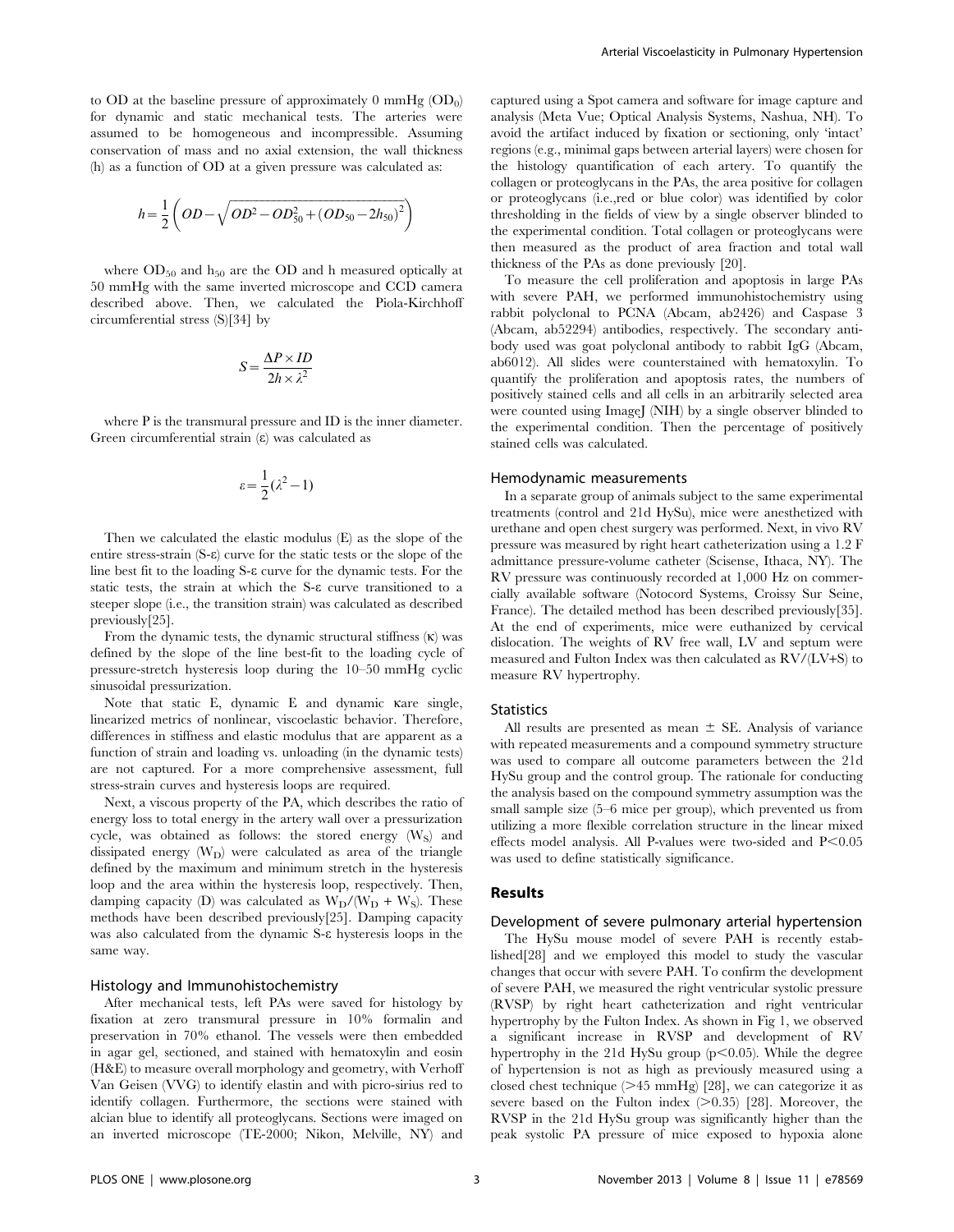

Figure 1. Right ventricular systolic pressure (RVSP) and Fulton index (RV/(LV+S)) measured from control and 21d HySu groups. N = 5–9 per group. Means  $\pm$  Standard Errors. \* p<0.05 vs. control. doi:10.1371/journal.pone.0078569.g001

measured using the same open chest technique  $(39\pm2)$  vs.  $31\pm2$  mmHg; p $\leq0.05$ ) [36].

# Geometrical and biological changes in PA

From our isolated vessel tests, we found the OD of large PAs measured optically at 50 mmHg was reduced by severe PAH (1179 $\pm$ 26 µm in control vs. 880 $\pm$ 26 µm in 21d HySu, p<0.05) while wall thickness measured by histology was increased  $(35\pm3 \text{ }\mu\text{m} \text{ in control vs. } 49\pm4 \text{ }\mu\text{m} \text{ in } 21\text{ d HySu, } p<0.05)$ .

We also found an increase in collagen in the large PAs with severe PAH (Fig 2) as expected but did not observe a significant change in elastin (results not shown). Moreover, proteoglycan content increased significantly (Fig 3). Immunohistochemical assays for cell proliferation and apoptosis showed no significant changes with PAH. For proliferation:  $55\pm27\%$  in 21d HySu vs.  $41\pm14\%$  in control, p = 0.29; for apoptosis:  $59\pm21\%$  in 21d HySu vs.  $47 \pm 19\%$  in control, p = 0.35.

#### Static mechanical properties

The pressure-stretch and stress-strain relationships were examined to quantify static mechanical behavior. In the 21d HySu group, stretch was significantly reduced by  $12 - 27\%$  at inflating pressures of  $15 - 50$  mmHg, as shown in Fig 4A, indicating static structural stiffening. We further examined the stress-strain curves and found a leftward shift of the curve in the 21d HySu group compared to the control group (Fig 4B). Transition strain was decreased by 68%, and the linearized measure of elastic modulus over the entire testing range E was increased by 217% with 21d HySu (4.4 $\pm$ 1.3 kPa vs. 14.0 $\pm$ 2.4 kPa, p $\leq$ 0.05). These changes in static mechanical properties indicate marked static structural and material stiffening of large PAs due to PAH.

#### Dynamic mechanical properties

From the dynamic mechanical tests, we found very different behavior between the 21d HySu group and the control group. The changes are illustrated in Fig 5. In the control PAs, as the testing frequency increased, the minimal stretch point of the loop increased whereas the maximal stretch point remained the same. As a result, the loop shape became rounder with the stretch range narrowing as the testing frequency increased (Fig 5A). However, in the hypertensive PAs, this frequency-dependent behavior disappeared;both the minimal and maximal stretch points remained similar over the testing frequency range (Fig 5B). In both control and hypertensive PAs, overall loop area increases were evident as the frequency increased.

With quantification of the hysteresis loops, we observed PAHand frequency-dependent changes in the three parameters that quantify dynamic structural stiffness, dynamic material stiffness and damping capacity –  $\kappa$ , E and D - between the 21d HySu and control groups.

In Figure 6A, we present the results in the form of  $\kappa/\kappa_{\text{CTL, 0.01 Hz}}$ , i.e., k normalized by that of control PAs at a quasi-static frequency of 0.01 Hz. In control PAs, we observed an initial plateau of this normalized  $\kappa$  at frequencies lower than 1 Hz and then a nearexponential increase with increasing testing frequency. Severe PAH led to an overall increase in  $\kappa$  at 0.01–10 Hz (p $\leq$ 0.05) and a similar initial plateau of the normalized  $\kappa$  at frequencies lower than 1 Hz; however, as the frequency further increased,  $\kappa$  decreased (Fig 6A).

The dynamic material stiffness of the PAs quantified by the dynamic elastic modulus (E) also showed frequency-dependent differences between the 21d HySu and control groups. As shown in Fig 6B, there was no difference in  $E/E$  CTL, 0.01 Hz between control and hypertensive PAs at  $0.01-10$  Hz. Similar to  $\kappa/\kappa_{\text{CTL}}$ ,  $_{0.01 \text{ Hz}}$ , as the frequency increased, the normalized E increased in control PAs whereas it decreased in the 21d HySu group. As a result, at 15 and 20 Hz, E/E CTL, 0.01 Hz was significantly lower in the hypertensive PAs compared to the control PAs  $(p<0.05)$ .

Interestingly, the linearized dynamic elastic modulus was generally greater than the linearized static elastic modulus and did not increase with severe PAH  $(\sim 60 \text{ kPa at } 0.01 \text{ Hz for both}$ groups compared to  $\sim$ 4 kPa for control PAs and  $\sim$ 14 kPa for hypertensive PAs measured statically).

In terms of damping capacity D (Fig 6C), both control and hypertensive PAs showed an increase with increasing testing frequency for frequencies above 1 Hz. Moreover, at the higher frequencies  $(>1$  Hz), D was significantly reduced in the 21d HySu group compared to the control group  $(p<0.05)$ .

#### **Discussion**

In the present study, frequency-dependent viscoelastic properties were measured in extralobar PAs of control mice and those with severe PAH for the first time. In control mice, the structural stiffness  $(\kappa)$ , elastic modulus  $(E)$ , and damping capacity  $(D)$  were frequency-dependent in a physiologically-relevant range of frequencies. In particular,  $\kappa$ , E, and D all increased with increasing frequency above 1 Hz. This type of behavior remained for D but reversed with k and E in mice with severe PAH. Moreover, compared to controls, there was an increase in k and decrease in D at the normal mouse heart rate  $(\sim 10$  Hz) with severe PAH. The dynamic material stiffness (E) did not increase with severe PAH, which is in contrast to the static material stiffness. The measured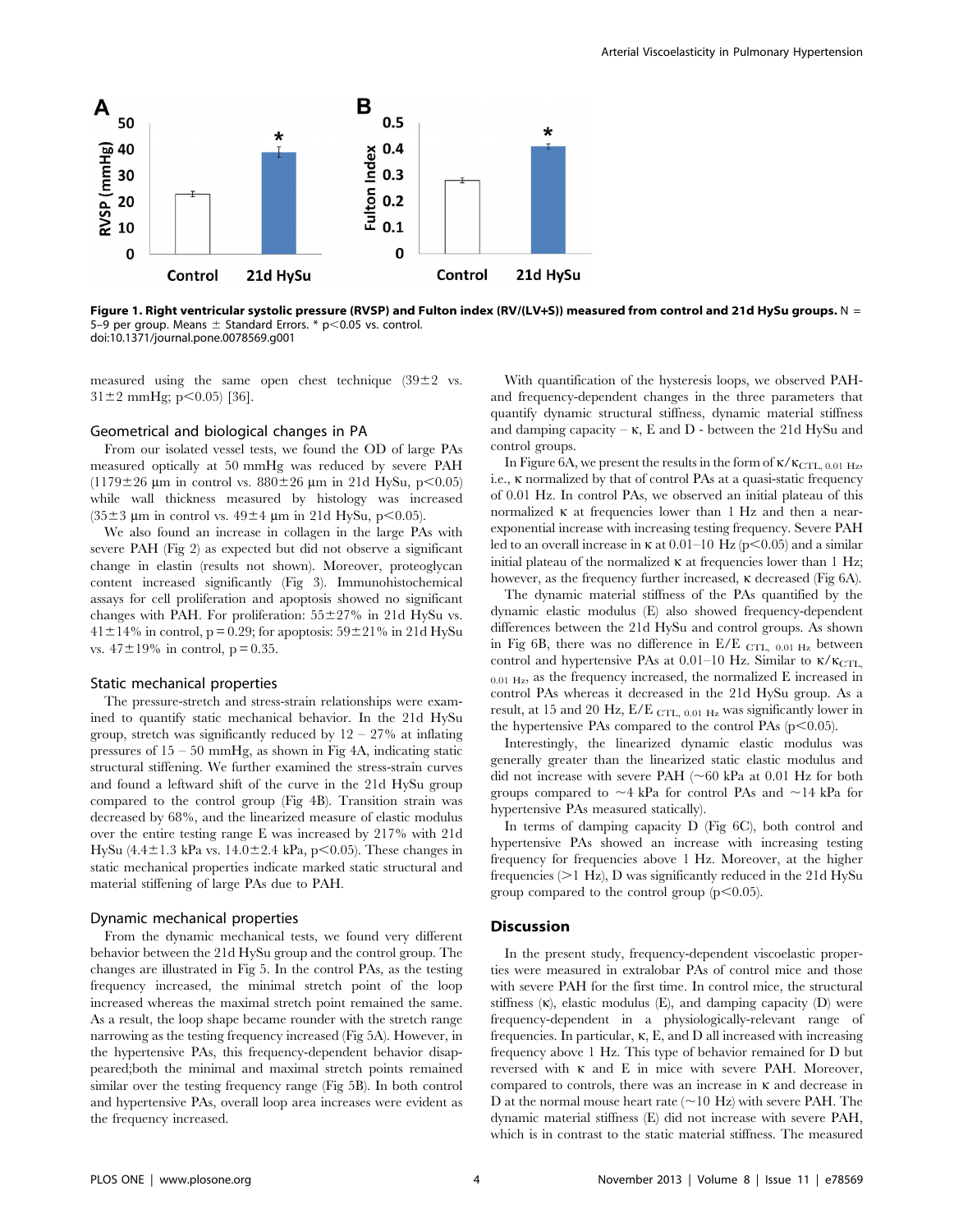

Figure 2. Sirius red staining for collagen (red) in control and 21d HySu PAs. Scale bar = 100  $\mu$ m. Collagen fraction area (%) tended to increase and total collagen thickness was increased in 21d HySu PAs. N = 6 per group. Means  $\pm$  Standard Errors \* p<0.05 vs. control. doi:10.1371/journal.pone.0078569.g002

increases in collagen and proteoglycan were likely responsible for most of these mechanical changes since SMCs were inactive and the amount did not change with severe PAH. Thus, our results suggest that ECM proteins and their dynamic interactions play an important role in arterial viscoelasticity changes with PAH.

In the present PAH model with VEGF receptor inhibitor (SU5416), vascular remodeling is likely associated with endothelial cell dysfunction in distal, small PAs [37,38]. As a result, the model is favored because animals develop plexiform-like lesions, dramatic increase in mean pulmonary arterial pressure, and right ventricular failure as found clinically [38]. However, the effects of either the high pressure or the VEGF receptor inhibition itself on proximal PA structure and function have not been documented. We do not think SU5416 has a direct effect on large PA remodeling because: 1) we have observed a normal endothelial layer (e.g. intact intima and no intimal thickening) in treated PAs



Figure 3. Alcian blue staining for proteoglycans (blue) in control and 21d HySu PAs. Scale bar = 100 µm. Both area fraction (%) and the total thickness of proteoglycans were increased in 21d HySu PAs. N = 6 per group. Means  $\pm$  Standard Errors. \* p<0.05 vs. control. doi:10.1371/journal.pone.0078569.g003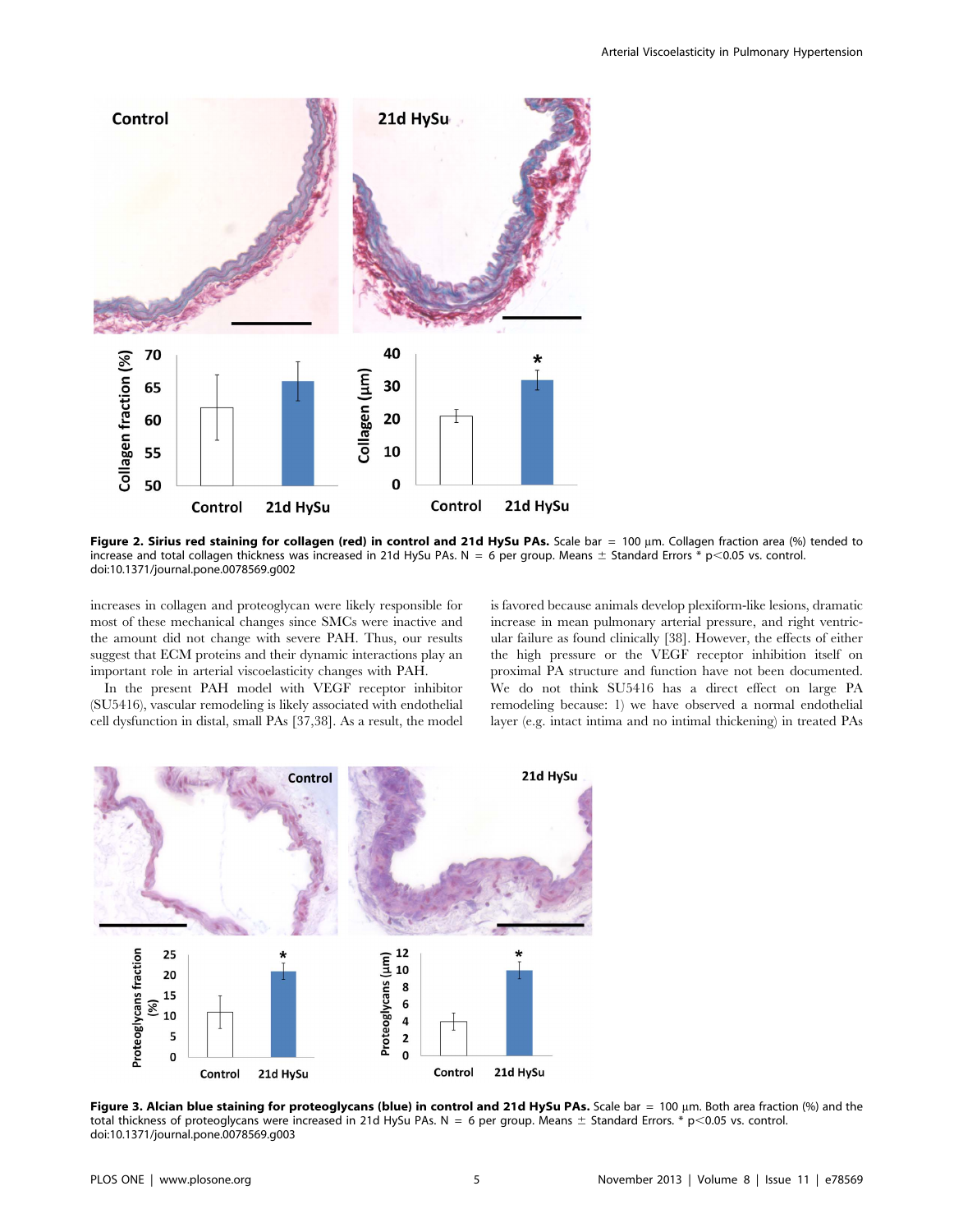

Figure 4. Pressure-stretch (A) and Kirchhoff stress- Green strain (B) relationships of large PAs obtained from static mechanical tests. N = 5 per group. Means  $\pm$  Standard Errors. \* p $<$ 0.05 vs. control. doi:10.1371/journal.pone.0078569.g004

by histology; 2) we did not find significant changes in cell proliferation or apoptosis in large PAs; and 3) we did not observe significant changes in systemic pressure with SU5416 treatment in additional groups of mice (not shown). This last finding is consistent with the reports of Ciuclan et al that there are no changes in systemic pressure due to either SU5416+hypoxia treatment or SU5416 alone [28]. Therefore, we conclude that the structural and functional changes observed in large PAs here are a result of chronic pulmonary pressure elevation.

Frequency-dependent viscoelastic behavior in large arteries (e.g. carotid, aorta, etc.) has been reported in previous studies. However, typically these studies were performed with healthy vessels, from large animals or humans. The present study is the first to investigate the viscoelastic properties of mouse arteries in both healthy and hypertensive conditions. From the pressurestretch hysteresis loops, we observed very different frequencydependent behaviors in healthy and hypertensive PAs (Fig 5A). The loop shape changed from a narrow, more horizontallyoriented and asymmetric ellipse (similar to the classic ''J'' profile of the loading curve obtained in static mechanical tests [39]) to a wider, more vertically-oriented and symmetric ellipse as frequency increased in control PAs. Such behavior has not been reported before and we do not know if this is specific to pulmonary arteries or a universal characteristic of conduit arteries. Moreover, in control PAs, as the frequency increased, the maximal stretch remained the same but the minimal stretch increased. The same behavior remained in the stress-strain hysteresis loops (data not shown). It is known that elastin is loaded at low strain whereas collagen is recruited at high strain as mechanical loading increases[40]. Therefore, we anticipate the increased minimal strain would lead to an earlier recruitment of collagen fibers [25,41]and subsequent increase in arterial stiffness since collagen is stiffer than elastin. This may explain why the normalized stiffness  $\kappa$  $(K/K$  CTL, 0.01 Hz) and normalized elastic modulus E (E/E CTL, 0.01 Hz) increased as frequency increased (Fig. 6A and B) in control PAs.

On the other hand, in hypertensive PAs, the maximal and minimal strain of each loop were both higher than those of control PAs and they remained fairly constant as frequency increased (Fig. 5B). This may contribute to the different frequency-dependent behavior in  $\kappa/\kappa$  CTL, 0.01 Hz and E/ECTL, 0.01 Hz in 21d HySu group (Fig. 6A and B), which will be discussed in the next paragraphs. In addition, note that the entire stretch range in hypertensive PAs was  $\sim$  1.2–1.5, whereas it in the normoxia PAs was  $\sim$ 1.2–2 (Fig. 5), which suggests an overall stiffening of the artery (decreased stretch for comparable pressurization) even at the lowest testing frequency. We have shown before that large PA remodeling in response to mild PAH leads to an early recruitment of collagen [25,41] but to what extent the collagen is recruited is



Figure 5. Examples of pressure-stretch curves obtained from control (A) and 21d HySu (B) PAs. doi:10.1371/journal.pone.0078569.g005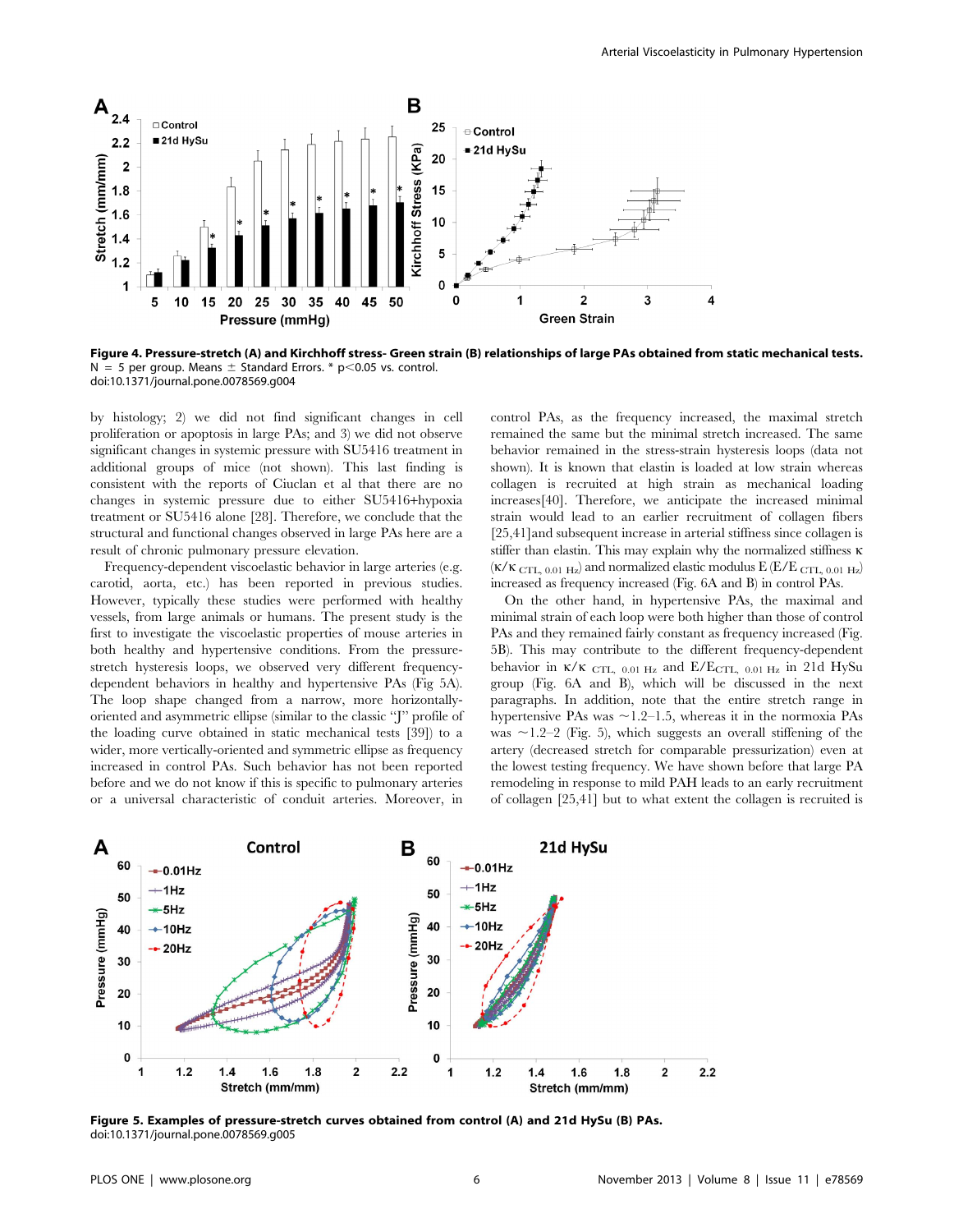

Figure 6. Frequency-dependent dynamic structural stiffness k (A), dynamic elastic modulus E, (B) and damping capacity D (C) in control and 21d HySu PAs.  $N = 5$  per group. Means  $\pm$  Standard Errors. \* p<0.05 vs. control. doi:10.1371/journal.pone.0078569.g006

unknown. It is likely that in the hypertensive PAs, a higher percentage of collagen fibers are engaged and load-bearing than in normal PAs at the same pressure.

Our measurements of dynamic elastic modulus ratio (E/E CTL, 0.01 Hz) demonstrate constant modulus ratios in both control and hypertensive PAs over the frequency range 0.01 – 10 Hz. The similar dynamic material property at a physiological frequency between control and hypertensive PAs seems counterintuitive because there was increased collagen and proteoglycan in hypertensive PAs and we also observed a significant increase in static elastic modulus in these PAs. However, it has been reported before that in rat carotids, hypertension decreases compliance and distensibility when measured in static tests, but has no significant effect when measured under dynamic conditions (i.e., in response to pulsatile pressure) [42]. In addition, the rat carotid artery wall was markedly stiffer in response to pulsatile pressure compared to static pressure differences over the same range [42]. Here, we also observed much higher dynamic E than E measured from static conditions in both control and hypertensive PAs. These findings show that arterial mechanical behavior changes significantly from static to dynamic conditions. These differences may be due to different engagement or interactions between ECM proteins in cyclic loading, and our results suggest collagen and proteoglycans are involved, but the mechanisms remain unknown. Since arteries are under pulsatile pressure in vivo, these dynamic structure-andfunction relationships are highly clinically relevant.

At frequencies well above the normal heart rate, the modulus ratio increased in control PAs and decreased in hypertensive PAs; consequently, the modulus ratio became larger in control PAs compared to the hypertensive PAs at these super-physiological frequencies ( $p<0.05$ ). For the control PAs, we speculate that the relationship between modulus ratio and frequency is sigmoidal with the inflection point determined in part by the normal physiological heart rate. That is, in prior studies on canine and human large arteries in which the normal heart rate is  $\sim$ 1 Hz, the ratio of dynamic elastic modulus to static or quasi-static modulus increases rapidly at 2- to 3-times the natural heart rate and then plateaus at higher frequencies (10- to 20-times higher than the natural heart rate) [10,11,13,43]. In our studies on mouse PAs, we also observed a rapid increase in modulus ratio just above the natural heart rate  $(\sim 10 \text{ Hz})$  but were unable to test at 10-fold higher frequencies at which a plateau may have occurred.

The different frequency-dependent behavior in dynamic structural  $(\kappa)$  and material  $(E)$  stiffness in hypertensive PAs is a novel finding of this study. In linearly viscoelastic, passive materials, stiffness increases with frequency[44]. But it is clear from the hysteresis loops (Fig. 5) that the PAs behave as nonlinearly viscoelastic materials, which do not necessarily follow the same trends as linear viscoelastic materials. As shown in Fig. 5, the changes in hysteresis loop shape with frequency in hypertensive PAs were markedly different from the control PAs. We have ruled out the possibility that the testing system is approaching resonance frequency by silicone tube tests; therefore, the hysteresis loop behavior is a reflection of the diseased artery mechanical properties. We attribute the 'abnormal' frequency-dependent decrease in stiffness to the potential different organization and function of the ECM and cell-matrix interactions in the diseased artery wall. Whether the frequency-dependence is modulated by the ECM interactions, SMCs in a passive state or cell-matrix interactions requires further investigation. Since there was a trend that the collagen/proteoglycan ratio was decreased in the 21d HySu PAs ( $7\pm2$  vs.  $3\pm0.5$ , p = 0.06), we suspect that the relative increase of proteoglycan may play a role in this behavior.

Changes in SMC activity by treatment with vasoconstrictors or vasodilators are known to alter energy loss in conduit arteries [16,45,46]. In tissues without muscle cells, such as tendon and cartilage, collagen and proteoglycans are known to affect energy loss [47–51]. However, little is known about whether these ECM proteins affect arterial viscoelasticity and, if they do, if the resulting viscoelastic properties are frequency-dependent. In the present study, we have obtained novel findings on the viscous behavior of both healthy and hypertensive PAs in the absence of any SMC tone. In particular, we observed an increase in damping capacity (D) as frequency increased for both healthy and hypertensive PAs. Such viscous behavior has been reported in human ligament[52] and may be related to the inherent viscoelasticity of ECM proteins where, for example, the covalent cross-linking of collagen has been found to be correlated to the PA viscoelasticity[53]. Moreover, the D at high frequencies  $(>1$  Hz, including the normal mouse heart rate of  $\sim$ 10 Hz) was lower in 21d HySu PAs compared to the control PAs. This difference is likely due to the accumulation of collagen and proteoglycans with PAH, and perhaps their ratio, as we did not observe other significant biological changes.

In this study, we did not measure arterial viscoelasticity with SMC activity for two reasons: first, it is technically impossible to perform serial cyclic inflation tests on whole arteries at different frequencies with the same degree of SMC contraction. We have previously observed a significant loss of maximal contraction (as induced by the potent vasoconstrictor U46619) after the first cycle of pressurization at 0.01 Hz. Second, unlike in systemic arteries, in conduit PAs, the SMC passive state is nearly indistinguishable from the normal SMC tone state. Our group has previously found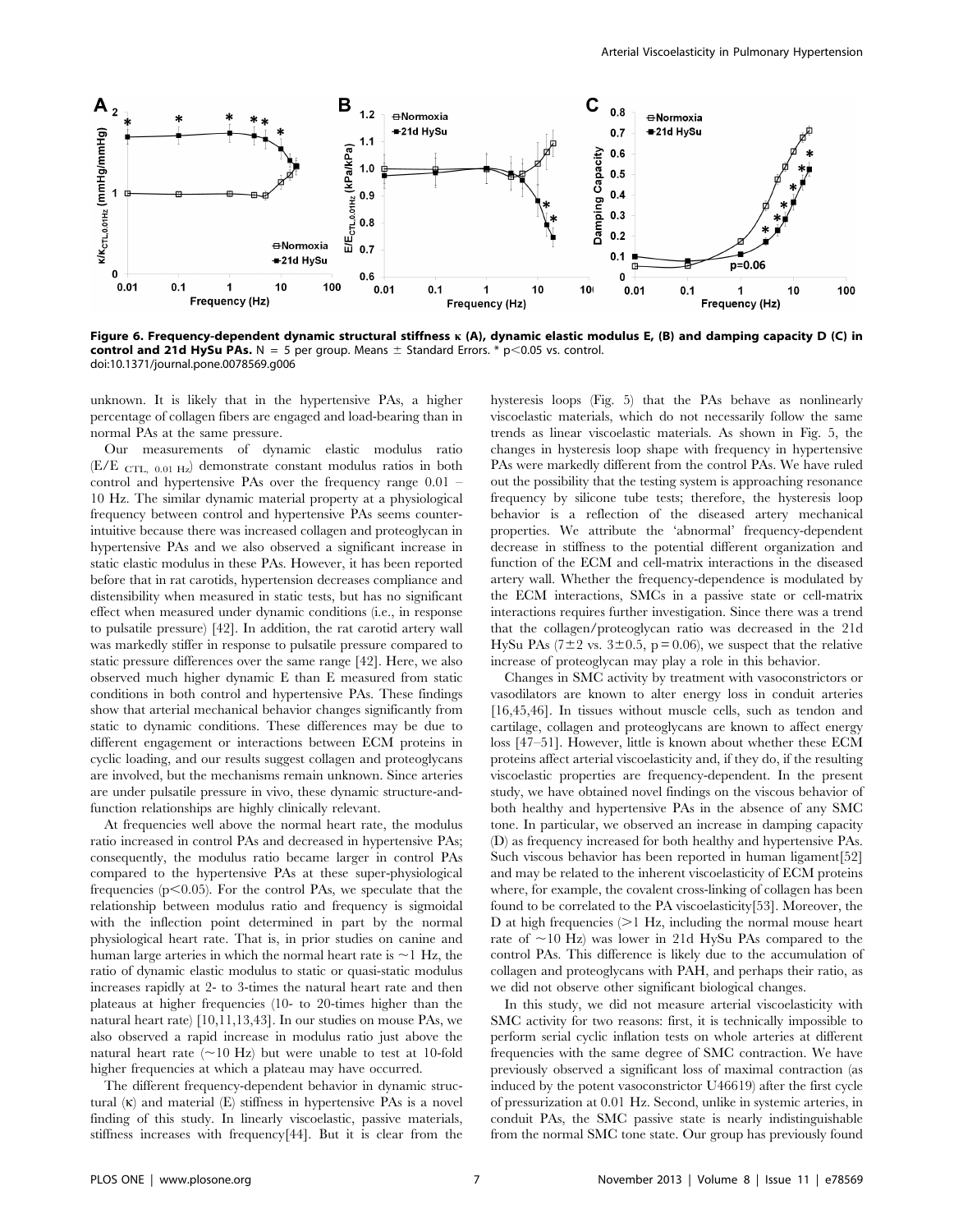similar diameter and mechanical properties of proximal PAs in a passive state (as induced by the vasodilators sodium nitroprusside and the rho-kinase inhibitor Y27632 or calcium-free medium) as compared to a normal tone state [24,41]. Similar conclusions have been reported in the literature of pulmonary hypertension using other animal models [31,54–56]. Thus, we expect our results in a passive SMC state to hold true in vivo, in a normal SMC tone state.

To identify the possible biological factors responsible for the mechanical property changes, we examined cellular and extracellular changes in the PAs. We did not observe significant changes in the rate of vascular cell proliferation or apoptosis, which is consistent with previous findings in large PAs in pulmonary hypertension[28,31]. Also, we have shown before that with the progression of mild PAH, mouse large PAs accumulate collagen with minimal changes in elastin[24]. Similar observations were found in the 21d HySu PAs: there was increased total collagen thickness (Fig 2) but no significant changes in elastin. We speculate the collagen accumulation is mainly responsible for the increases in PA structural stiffness and static elastic modulus. We further studied another category of ECM molecules – proteoglycans, which are glycosylated proteins that provide hydration and swelling pressure to the tissue to enable it to withstand compressional forces. There is strong prior evidence that proteoglycans play a role in tissue viscoelastic properties [47– 49]. For example, decorin, a member of proteoglycan family, is known to regulate collagen fibril formation[57] and has been shown to affect viscoelasticity in mouse tendon[58]. Interestingly, here we observed an increase in both percentage and total content of proteoglycan in 21d HySu PAs (Fig 3). We did not investigate the independent effects of proteoglycan and collagen on PA viscoelasticity in the present study, but our results suggest that both molecules may be involved. The concomitant changes in these ECM proteins and arterial viscoelasticity, and lack of changes in SMC proliferation and apoptosis, coupled with the absence of SMC tone (achieved pharmacologically) suggest that ECM proteins are critical to arterial viscoelasticity in a way that has not been previously described.

The impact of conduit arterial viscoelastic properties on ventricular function has not been fully investigated but may be relevant to pathological conditions where ventricular function is impaired[28]. For instance, the effect of arterial stiffening (i.e. decreased elasticity) is well known to contribute to the ventricular afterload and decoupling of the RV from its pulmonary vasculature [59–61]. Increased stiffness may increase wave reflections, which in turn augment the RV afterload [62–64]. The dampening function of conduit arteries achieved through viscosity is beneficial in normal physiological conditions because it absorbs the energy from the wave reflections. In sheep with acute pulmonary hypertension, in the isobaric condition, SMC activa-

## References

- 1. McLaughlin VV, Archer SL, Badesch DB, Barst RJ, Farber HW, et al. (2009) ACCF/AHA 2009 expert consensus document on pulmonary hypertension: a report of the American College of Cardiology Foundation Task Force on Expert Consensus Documents and the American Heart Association: developed in collaboration with the American College of Chest Physicians, American Thoracic Society, Inc., and the Pulmonary Hypertension Association. Circulation 119: 2250–2294.
- 2. Naeije R, Vizza D (2005) Current perspectives modern hemodynamic evaluation of the pulmonary circulation. Application to pulmonary arterial hypertension and embolic pulmonary hypertension. Ital Heart J 6: 784–788.
- 3. Wang Z, Chesler NC (2011) Pulmonary vascular wall stiffness: An important contributor to the increased right ventricular afterload with pulmonary hypertension. Pulm Circ 1: 212–223.
- 4. Mahapatra S, Nishimura RA, Oh JK, McGoon MD (2006) The prognostic value of pulmonary vascular capacitance determined by Doppler echocardiog-

tion-mediated increase in PA energy loss led to a decrease in wave reflections and increase in characteristic impedance, thus reducing the fraction of oscillatory to total RV hydraulic power and improving hemodynamic function[18]. These authors did not calculate the damping ratio but we estimate it was increased in the SMC activation group. An increase in conduit arterial viscosity or energy loss has also been reported in systemic and pulmonary hypertensive patients<sup>[16,45,65]</sup>. However, because these measurements were obtained under different in vivo pressures (i.e. higher pressures for hypertensive subjects and normal pressures for control subjects), the damping ratio calculated as dissipated energy/total energy may not necessarily increase due to the simultaneous increase in total energy<sup>[16]</sup>. In our study, the hypertensive PAs had a 41% decrease in damping capacity at the physiological heart rate  $(\sim 10 \text{ Hz})$ . Such marked reduction in the cushion function may significantly increase flow pulsatility to downstream PAs, which is detrimental to distal arterial remodeling and stiffening [66]. Overall, whether the combined mechanical changes in proximal conduit PAs and distal small PAs may lead to an increase, decrease or preservation of the wave reflections, which will then affect the RV afterload, remains an open question and needs further investigation.

# Conclusion

In summary, we present for the first time the frequencydependent viscoelastic properties of control and hypertensive mouse extralobar pulmonary arteries. Frequency-dependent changes in arterial stiffness, elastic modulus and damping capacity were found in the absence of SMC changes and in the presence of collagen and proteoglycans accumulation, which suggests a new role of ECM proteins in arterial viscoelasticity in PAH. The viscoelastic changes of proximal pulmonary artery may affect right ventricular afterload, thereby contributing to right ventricular failure in severe PAH.

# Acknowledgments

We thank Dr. Amit J Nimunkar and Dr. Lian Tian for helping in characterizing the pressure transducer and amplifier system. We thank Dr. Liang Dong for helping in measuring silicone disc viscoelasticity and Todd Zimmerman for helping in making silicone tubes for viscoelasticity measurement. We thank Dr. Guoqing Song and Dr. Timothy A Hacker for performing in vivo hemodynamic measurements.

#### Author Contributions

Conceived and designed the experiments: ZW RSL NCC. Performed the experiments: ZW MG. Analyzed the data: ZW JCE. Contributed reagents/materials/analysis tools: ZW. Wrote the paper: ZW RSL MG NCC.

raphy in patients with pulmonary arterial hypertension. J Am Soc Echocardiogr 19: 1045–1050.

- 5. Kawut SM, Horn EM, Berekashvili KK, Garofano RP, Goldsmith RL, et al. (2005) New predictors of outcome in idiopathic pulmonary arterial hypertension. Am J Cardiol 95: 199–203.
- 6. Mahapatra S, Nishimura RA, Sorajja P, Cha S, McGoon MD (2006) Relationship of pulmonary arterial capacitance and mortality in idiopathic pulmonary arterial hypertension. J Am Coll Cardiol 47: 799–803.
- 7. Gan CT, Lankhaar JW, Westerhof N, Marcus JT, Becker A, et al. (2007) Noninvasively assessed pulmonary artery stiffness predicts mortality in pulmonary arterial hypertension. Chest 132: 1906–1912.
- 8. Benza RL, Miller DP, Gomberg-Maitland M, Frantz RP, Foreman AJ, et al. (2010) Predicting survival in pulmonary arterial hypertension: insights from the Registry to Evaluate Early and Long-Term Pulmonary Arterial Hypertension Disease Management (REVEAL). Circulation 122: 164–172.